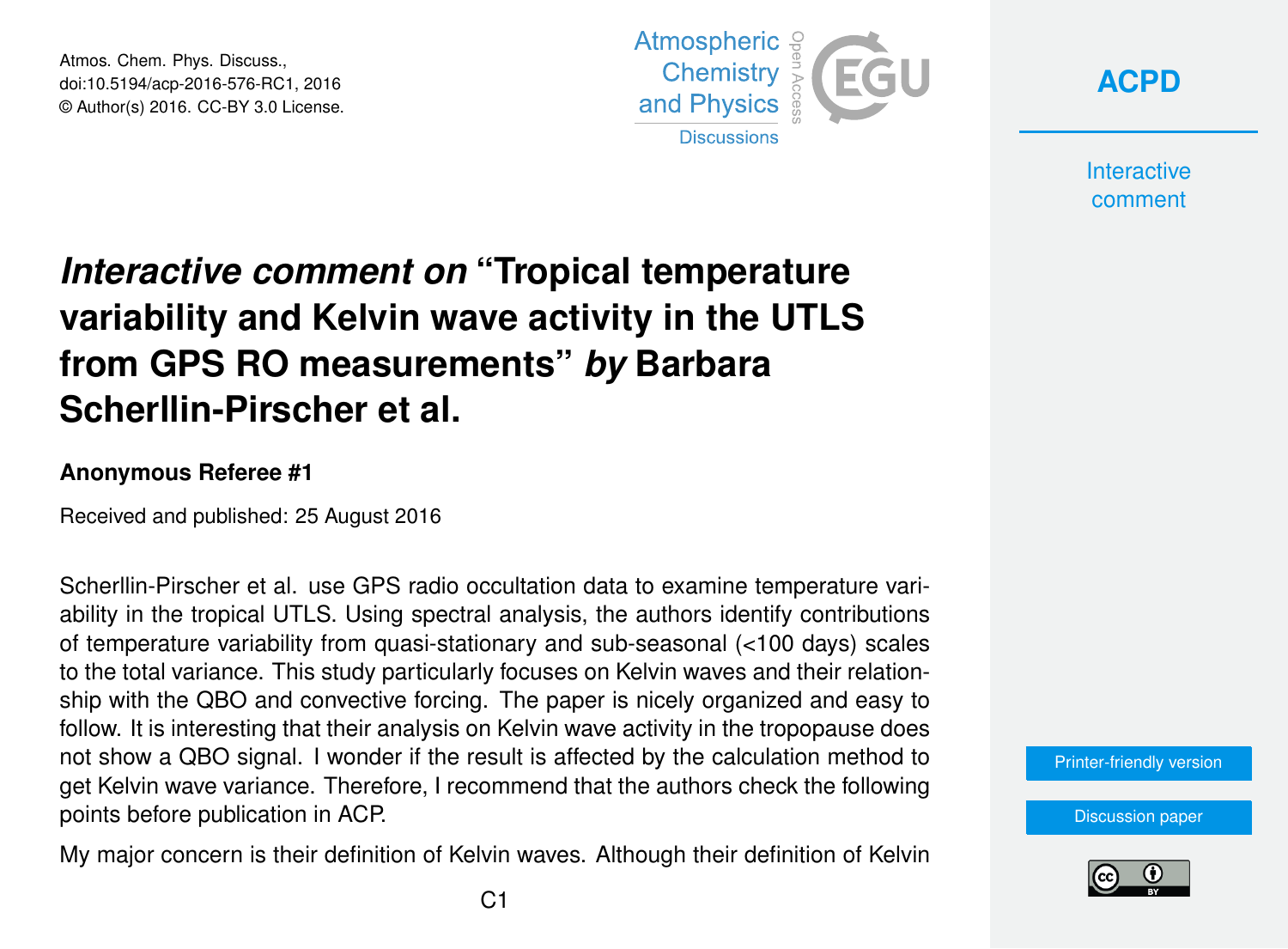waves (zonal wavenumber 1-2 and frequency 7-30 days from the zonal space and time FFT) looks reasonable based on previous studies, I am not sure if the simple FFT filtering properly captures Kelvin wave variability quantitatively near the tropopause because amplitudes of tropopause waves strongly vary at different tropical regions. I agree that the inverse FFT of a filtered spectrum is a useful tool to construct characteristics of general zonal and vertical structure of Kelvin waves. This method, however, might not be a best way to quantify temperature variance associated with Kelvin waves, particularly for localized ones. If waves are nearly equally distributed over the tropics, the simple FFT should be sufficient to calculate time series of Kelvin wave variance. This will be the case for the stratosphere, but not for the tropopause layer.

I will use Figure 2 as an example. The authors explain that Kelvin wave variance in the tropopause is much smaller than the resolved total variance in Figure 2. To me, however, this figure demonstrates the simple 2D FFT Kelvin filter is not a proper way to calculate variance near the tropopause. For this event, it looks like Kelvin waves dominantly affect temperature anomalies above ~15 km. The waves freely propagate over the whole tropics (non-localized) at ∼20-30 km, but they show localized distribution with a zonal wavenumber about 1.5 at 15-20 km. The localized amplitude in real space results in spread of a power spectrum, which will subsequently result in reduction of the amplitude after filtered inverse FFT. The exact same thing is shown in Figure 2b at 15-20 km. The smaller amplitude between 0-240E at 15-20 km in filtered anomalies (b) than in total anomalies (a) does not necessarily mean Kelvin wave variance is much smaller than the total variance; it would be just the localized signal cannot be captured in their method. Therefore, the whole conclusion about Kelvin wave variance near the tropopause over time is questionable. This includes the wavelet results since the wavelet method was applied after 2D Kelvin filtering.

My second concern is the use of a fixed altitude range for the tropopause layer. The tropopause is not a fixed level and varies with a seasonal cycle, QBO, etc. A fixed range includes mostly tropospheric characteristics when the tropopause is high. When

## **[ACPD](http://www.atmos-chem-phys-discuss.net/)**

**Interactive** comment

[Printer-friendly version](http://www.atmos-chem-phys-discuss.net/acp-2016-576/acp-2016-576-RC1-print.pdf)

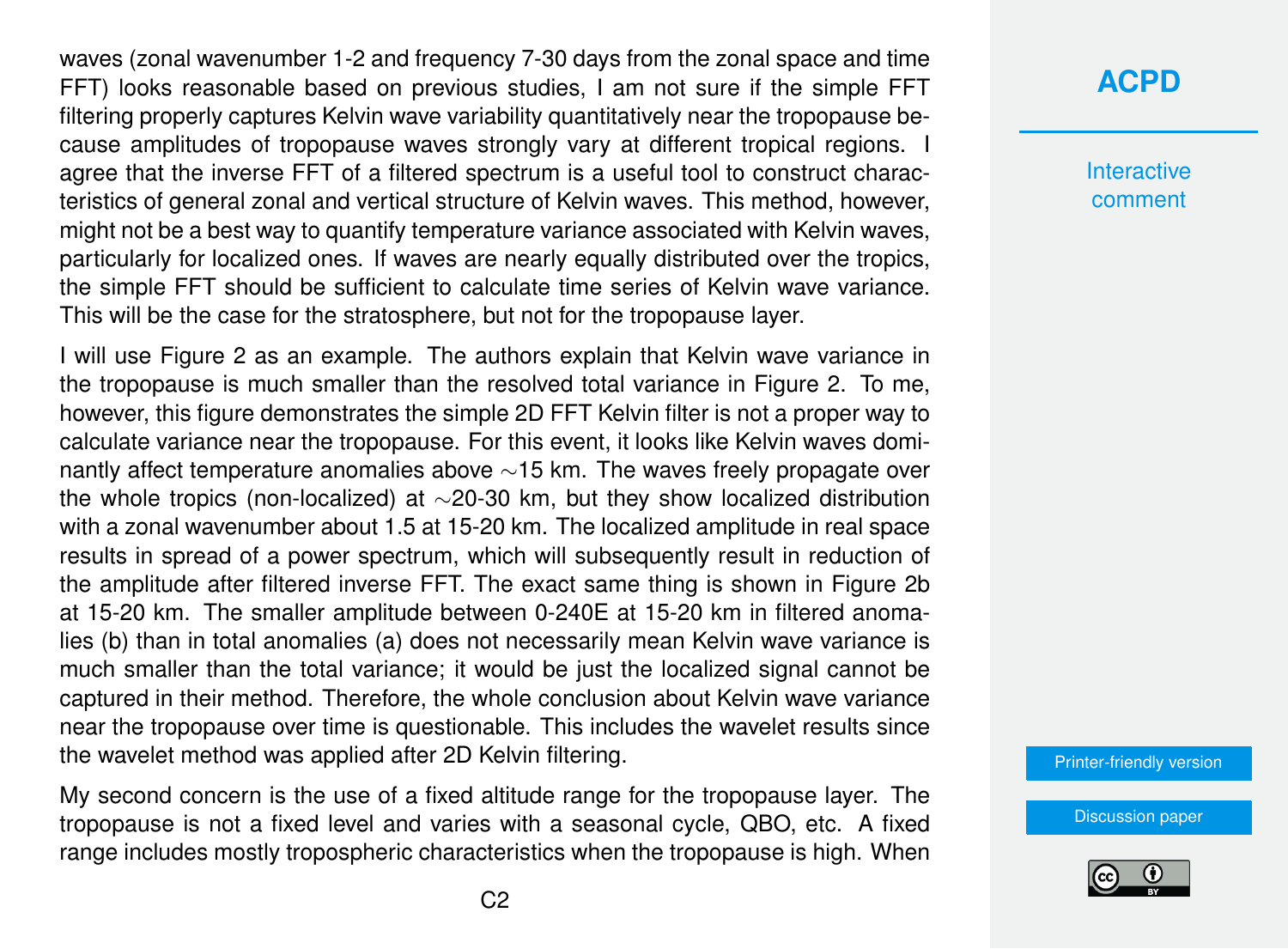the tropopause is low, the fixed range more represents the stratosphere. Since temperature variability greatly changes from the troposphere to stratosphere, the variance calculation could be significantly affected by varying tropopause heights. It will be more reasonable to use a moving tropopause layer to calculate variance. For example, the authors can use relative heights to the monthly mean tropopause.

Minor comments: Term of "high-frequency": This term is not appropriate for disturbances shorter than 100 days. "Sub-seasonal" could be a replacement.

P4 L3: Add latitude resolution of gridded data

P4 L4: Add a statement like "This gridded data can only resolve waves with zonal wavenumbers up to 6." Also state the limitation of vertical scales that the dataset can resolve.

P4 L18: Gaussian filter filter  $\rightarrow$  Gaussian filter

P4 L29: I assume only positive wavenumbers were included. To clarify this I suggest: "by selecting wavenumbers k=1 and 2  $\ldots$ "  $\rightarrow$  "by selecting wavenumbers k=+1 and +2.." or explain only eastward signals were included. Alternatively a small box for Kelvin waves can be added in Figure 1.

P6 L21: ".. larger temperature variability before 2006 compared to after 2006." I think this implies that sub-grid scale variability (<1 day, < 60 degrees) is significant. Mention that.

Figure 1: The spectrum is too discrete between 10-50 days at zonal wavenumber 1. If my understanding is right, the whole time record was put to calculate the spectrum. Then, I think the spectrum will be more continuous than Figure 1. Why does the spectrum have separate peaks along the vertical axis?

"zonal anomalies" : The term is a bit confusing. I will rather use "anomalies," and describe the definition of anomalies. I presume anomalies are deviation from the timemean zonal-mean.

**[ACPD](http://www.atmos-chem-phys-discuss.net/)**

**Interactive** comment

[Printer-friendly version](http://www.atmos-chem-phys-discuss.net/acp-2016-576/acp-2016-576-RC1-print.pdf)